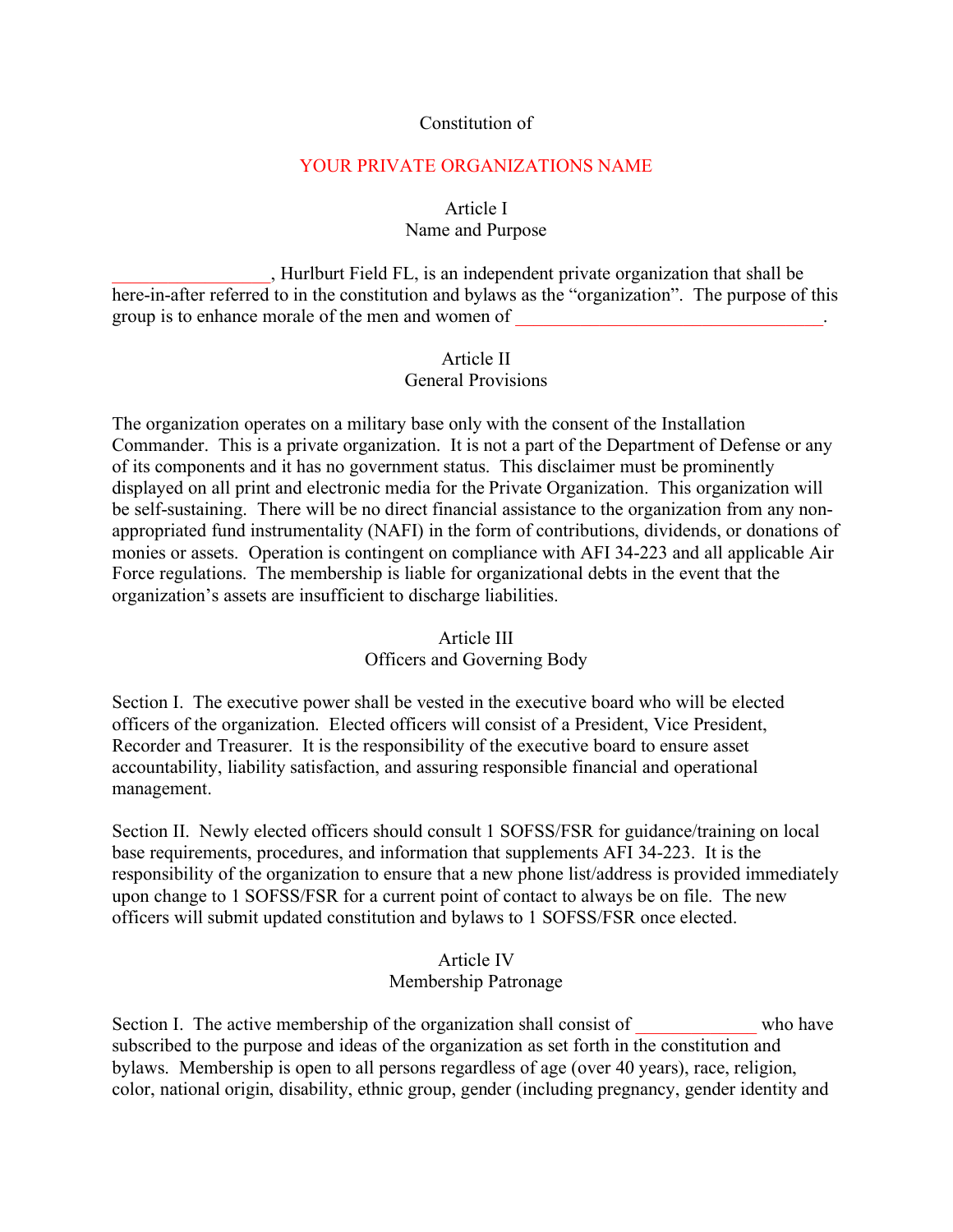sexual orientation) provided they meet the requirements of this article. Termination of membership will be automatic upon reassignment out of the squadrons named in Article I.

Section II. Types of Membership: a. Active Membership is open to all

b. Honorary Membership may be extended to any DOD persons not eligible for active membership. The active membership must approve the application by a two-thirds majority vote at any general or special meeting. A quorum of must be present. Honorary members will not be held liable for any debts incurred by the association.

#### Article V Method of Financing

Section I. Dues. Membership dues will be paid and in the following manner<br>membership meetings in<br>Normal dues collection will take place at the general<br>Members that ioin in membership meetings in \_\_\_\_\_\_\_\_\_\_\_\_\_\_\_\_\_\_\_\_\_\_\_\_\_\_\_\_\_\_\_\_\_\_\_\_\_\_\_. Members that join in between the cycle will pay on a pro-rated basis for the remaining months left on the scheduled payment term.

Section II. The organization will conduct occasional fundraisers such as bake sales, dances, car washes or similar infrequent functions. Prior to such an event all requests will be submitted to 1 SOFSS/FSR who will review this request and forward to 1 SOW/JA and the 1st Special Operations Force Support Squadron Commander for approval in accordance with AFI 34-223.

#### Article VI

#### Activities

Section I. The organization will not engage in activities that duplicate or compete with any base Services activity or NAFI, including the Army and Air Force Exchange Service (AAFES).

Section II. The organization must not prejudice or discredit the US Government or conflict with governmental activities in the course of doing business. Solicitation of funds by private organizations for themselves is prohibited on Air Force installations. In addition, this private organization is prohibited from conducting games of chance, lotteries, raffles, or other gambling type activities.

### Article VII

#### Meetings and Quorums

Section I. General membership meetings will be held \_\_\_\_\_\_\_\_\_\_\_\_\_, unless otherwise published. The meeting times will be \_\_\_\_\_\_\_\_\_\_. Special meetings can be conducted at the discretion of the President.

Section II. No voting will take place at a general or special meeting unless a minimum quorum of of members is present.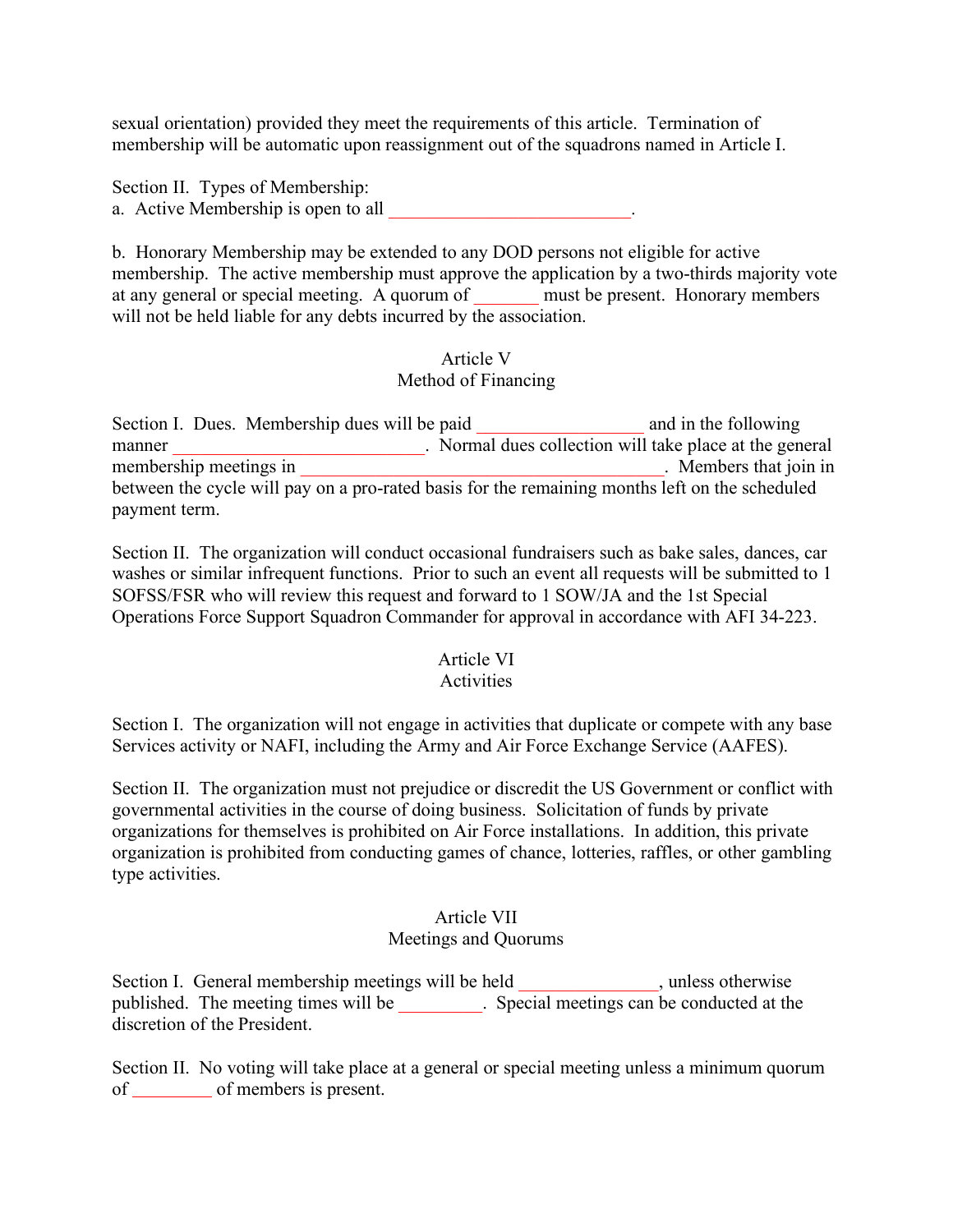# Article VIII Adoption and Amendments

Section I. The organization will ensure the constitution and bylaws are updated every two years or when there is a change in the purpose of the PO, whichever comes first and forwarded to 1 SOFSS/FSR for approval. The organization can make changes and/or revisions at any time during the year provided two-thirds majority of the quorum approve the change, at a general or special meeting, of the organization. Proposed changes and revisions must be forwarded to 1 SOFSS/FSR for approval and are subject for final review by the 1st Special Operations Force Support Squadron Commander.

#### Article IX Dissolution

Upon dissolution of the organization, assets will be disposed of IAW AFI 34-223. No individual member will benefit monetarily or materially from such disposition. Should disposition become necessary by the organization, 1 SOFSS/CC will be notified in writing by the organization. The organization operates only at the discretion of the Installation Commander. Should he/she deem that there is just cause, or when the activities of the organization no longer provide a positive morale or service to installation personnel, the organization can be dissolved by 1SOMSG/CC or installation commander. Whatever funds that are contained in the Treasury at the time of dissolution will be used to satisfy outstanding debts, liabilities, or obligations. The balance of these assets will be donated to base youth programs or local charities.

#### Article X

#### Insurance

Section I. The organization has the responsibility of obtaining liability insurance against personal injury and property damage claims, and for misappropriation or embezzlement of funds by its members. This responsibility may be waived by 1 SOMSG/CC.

Section II. Due to limited risk exposure, the club will request waiver of this requirement.

Section III. A waiver of insurance request is attached for the installation commander's approval/disapproval. This waiver will be re-submitted annually for approval IAW AFI 34-223.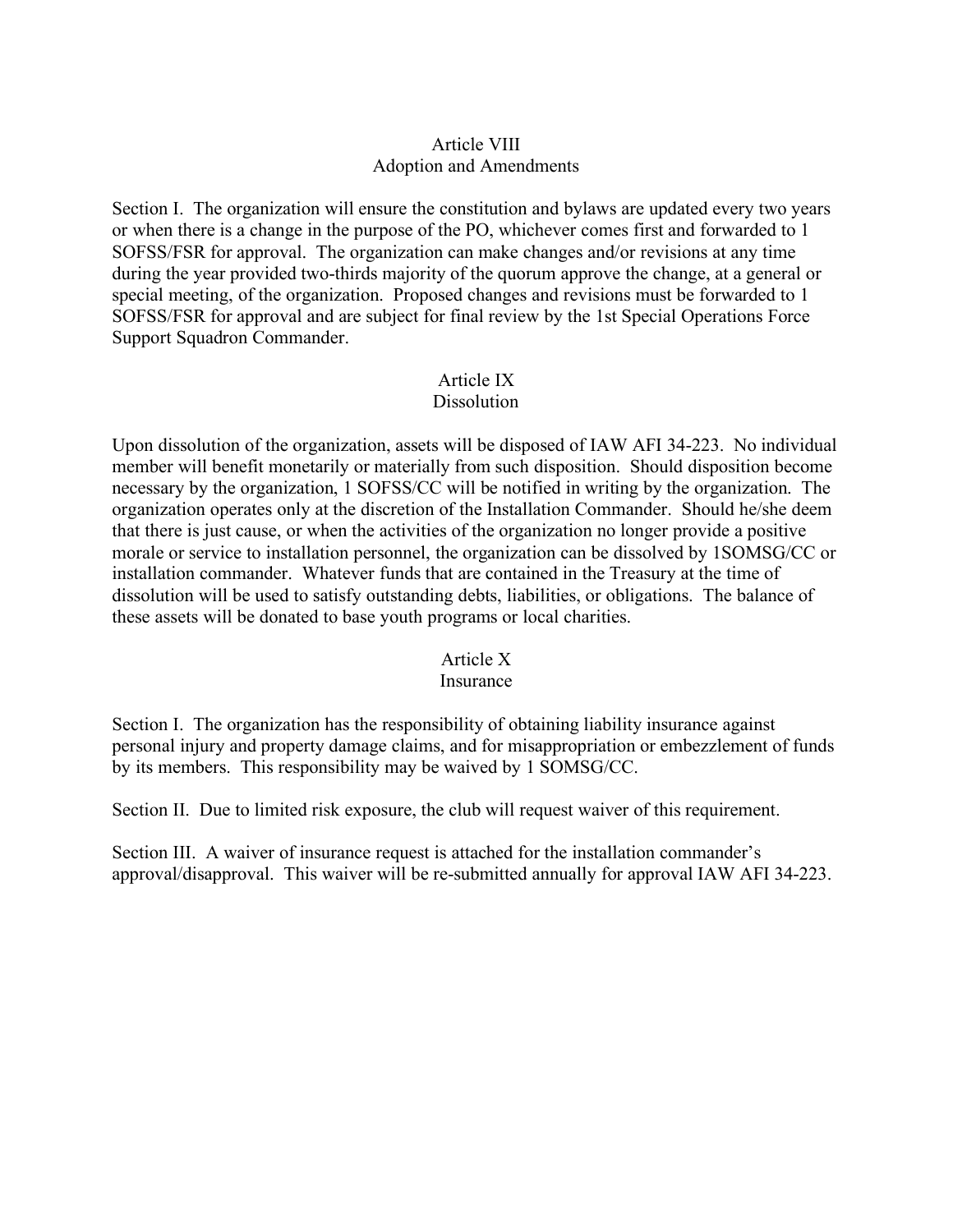#### Bylaws for the

#### YOUR PRIVATE ORGANIZATION'S NAME

# Article I

# Duties of Officers

Section I. President. He/she will preside over the general and special membership meetings. The President will appoint committee chairpersons when they are required for special fundraisers or other events. The President will ensure standing committees prepare quarterly activities and/or financial reports and will track the progress of each of these committees. If a quarterly reporting cycle is too long, the President will increase the reporting frequency, to ensure good operational and fiscal management is being maintained at all times.

Section II. Vice President. He/she will assume all duties and responsibilities of the President in their absence. The Vice President will perform all other duties as required by the President.

Section III. Recorder. He/she is responsible for maintaining an accurate record of the proceedings and preparing a written memorandum (minutes) to present to the general membership at the next meeting. A copy of each minutes is to be signed by the President, filed in the organization's historical folder, and sent to 1 SOFSS/FSR no later than ten working days following each meeting. The Recorder will take attendance at each meeting, and ensure organizational records are compiled, maintained, and transferred to his/her successor. He/she will perform such other duties as required by the President.

Section IV. Treasurer. He/she will accomplish a financial statement each quarter for the organization and forward it to the 1 SOFSS/FSR for review. The Treasurer will collect, disburse and maintain financial records for all monies used by the organization. A consolidated financial statement will be prepared by the Treasurer for the entire calendar year and submitted 1 SOFSS/FSR for review. Semi-annually, a committee appointed by the President from the general membership will audit the treasurer's records. An annual audit performed by an independent certified public accountant is required if monthly gross revenue exceeds the dollar thresholds established in AFI 34-223. If there is an indication of fraud or other improprieties, any member of the organization or the installation commander can request a review be performed. When thresholds do not meet the requirements for a certified audit, and the Executive Board suspects fraud or other improprieties, they may request an audit be performed. IAW AFI 34-223, the installation commander may elect to have an audit performed by the Air Force Audit Agency when he/she deems such action warranted. All audits and financial reviews will be submitted to 1 SOFSS/FSR and filed in the organization's historical folder. All financial records will be audited at least thirty days prior to tenure and/or upon transfer to a new Treasurer. A team appointed by the President from the general membership will accomplish this audit.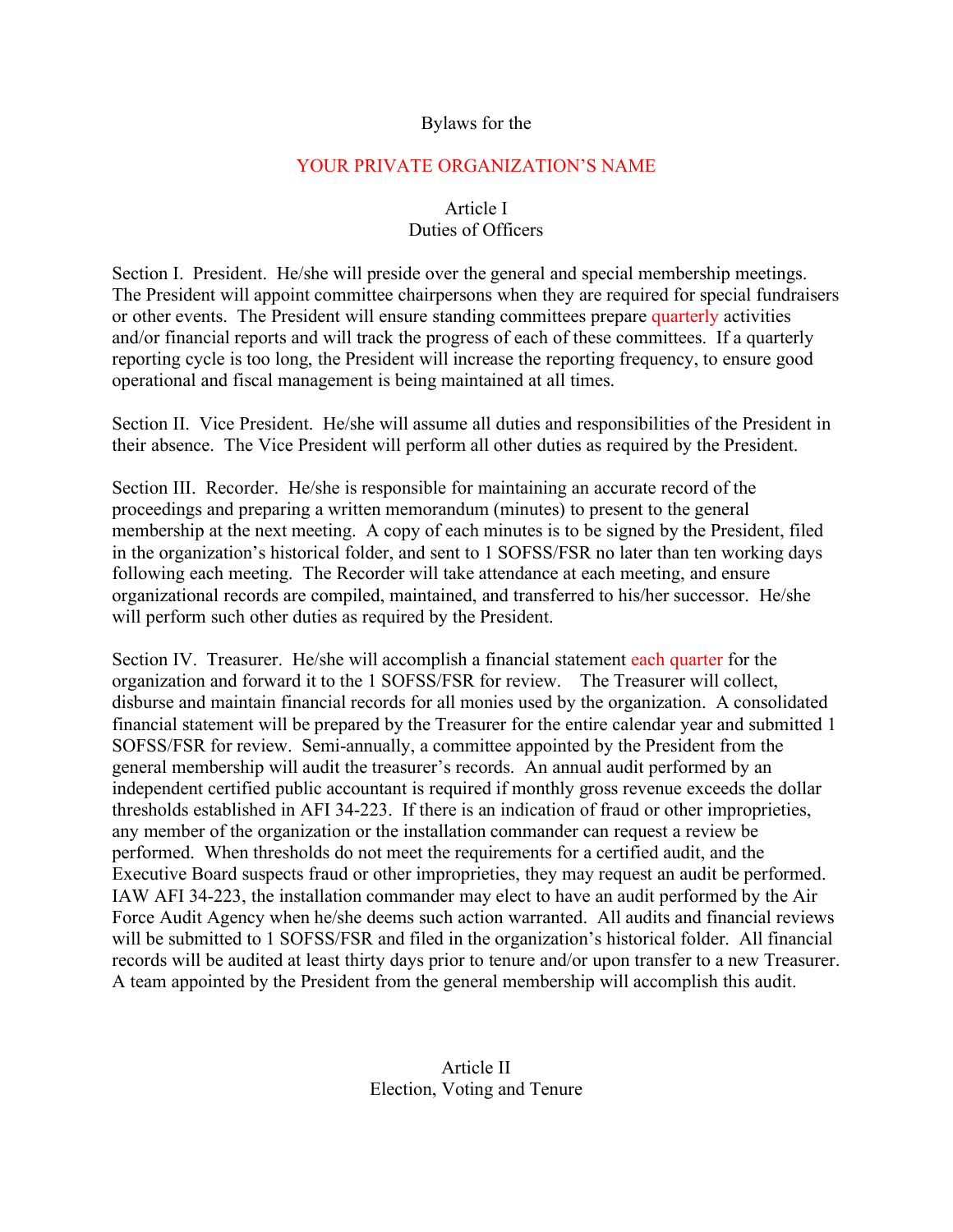Section I. Any person from the general membership may be nominated as an officer of the organization. The membership will approve the nomination by a two-thirds vote of the active members present at any general or special meeting.

Section II. The term of office for all elected officers will be one year from the time of election.

Section III. Voting will be by a simple majority of all active and honorary members present. No proxy voting is permitted. Voting will take place only if a quorum is present at the time of election.

Section IV. Members will be notified of upcoming elections. Notification of selection will be publicized at least thirty days prior to the beginning of the term of office. Elected officers may be removed by a two-thirds vote of the active membership, providing a notice of termination was submitted to the officer thirty days in advance. Chairpersons and other appointees may be removed at the discretion of the President.

### Article III

#### Dues and Fees

Reference Article V of the Constitution. No other dues or fee collections are deemed necessary by the organization.

#### Article IV

#### Standing Committees

Such committees will be established on a temporary or indefinite basis as deemed appropriate by the organizational President. Such committees operate with limited authority under the discretion of the organizational President. Such committees must follow applicable guidelines, standards, and procedures as outlined in AFI 34-223. When the organization deems these committees no longer required, or the intended purpose/function of the committee no longer exists, these committees can be terminated at the discretion of the organizational President. Each committee chairperson will prepare an activities and/or financial report to be submitted to the organizational President on a monthly basis, or more frequently, if the President determines such a need exists.

#### Article V

#### Finances and Taxes

Section I. Monies and property of the private organization will come from donations, payments, or other receipts IAW AFI 34-223.

Section II. The organization must comply with all applicable federal, state and local laws governing like civilian activities. If the organization desires tax exempt status, an application must be submitted to the Internal Revenue Service. A copy of the tax exemption certificate must be sent to 1 SOFSS/FSR for enclosure in the organizations historical record. If tax exempt status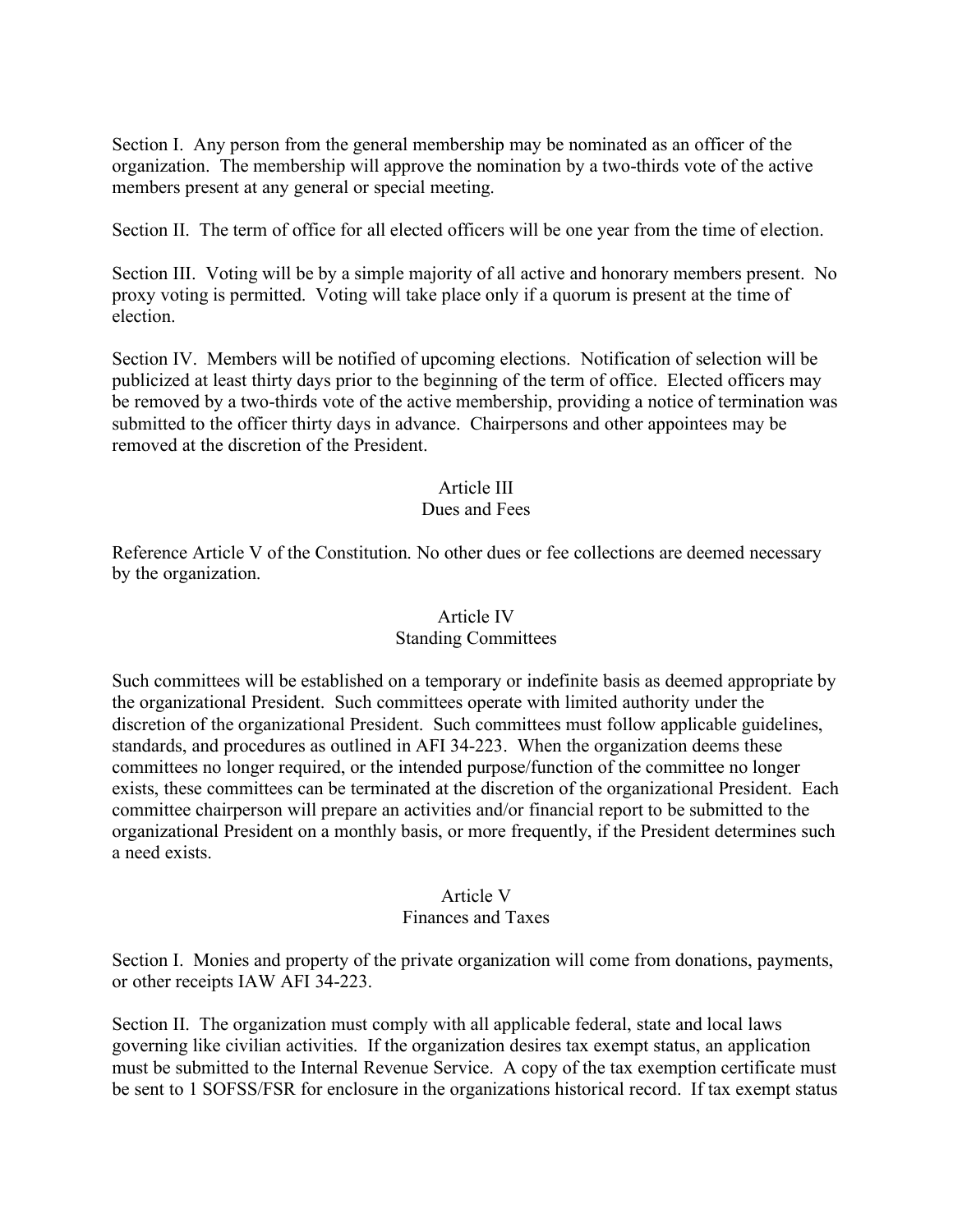is not obtained, copies of yearly tax files must be sent to 1 SOFSS/FSR for inclusion in the historical record. Establishment of tax exempt status will not relinquish the organization from local or state laws. Each member is provided with a copy of the Constitution and Bylaws of the organization. Each member is informed prior to joining that financial liability incurred by the organization may result in individual responsibility. This does not relinquish the members' responsibility even if the organization has been dissolved or redesigned. For this reason, the Executive Board will ensure that a time phased plan of action is prepared for review by the membership, prior to dissolution of assets, or at any time financial statements reflect the organization to be having financial trouble. The organization must be able to discharge its debts. Should the entity fail to do so, it will be the responsibility of its members to ensure that all debts are satisfied.

# Article VI

# Insurance Coverage

Reference Article X of the Constitution. Should additional coverage be required this article will be amended to include changes/additions.

# Article VII

# Awards and Gifts

Section I. Expenses of the organization may include competitive awards or contributions for worthy purposes such as base youth activities, childcare centers, or chapel programs.

Section II. The organization will ensure all expenditures meet and are reported within the guidelines established within AFI 34-223.

 $\mathcal{L}_\mathcal{L}$  , and the contribution of the contribution of the contribution of the contribution of the contribution of the contribution of the contribution of the contribution of the contribution of the contribution of

PRESIDENT DATE

 $\_$  , and the contribution of the contribution of  $\mathcal{L}_\mathcal{A}$ VICE PRESIDENT DATE

\_\_\_\_\_\_\_\_\_\_\_\_\_\_\_\_\_\_\_\_\_\_\_\_\_\_\_\_\_\_\_\_\_ \_\_\_\_\_\_\_\_\_\_\_\_\_\_\_\_\_\_\_\_ RECORDING SECRETARY DATE